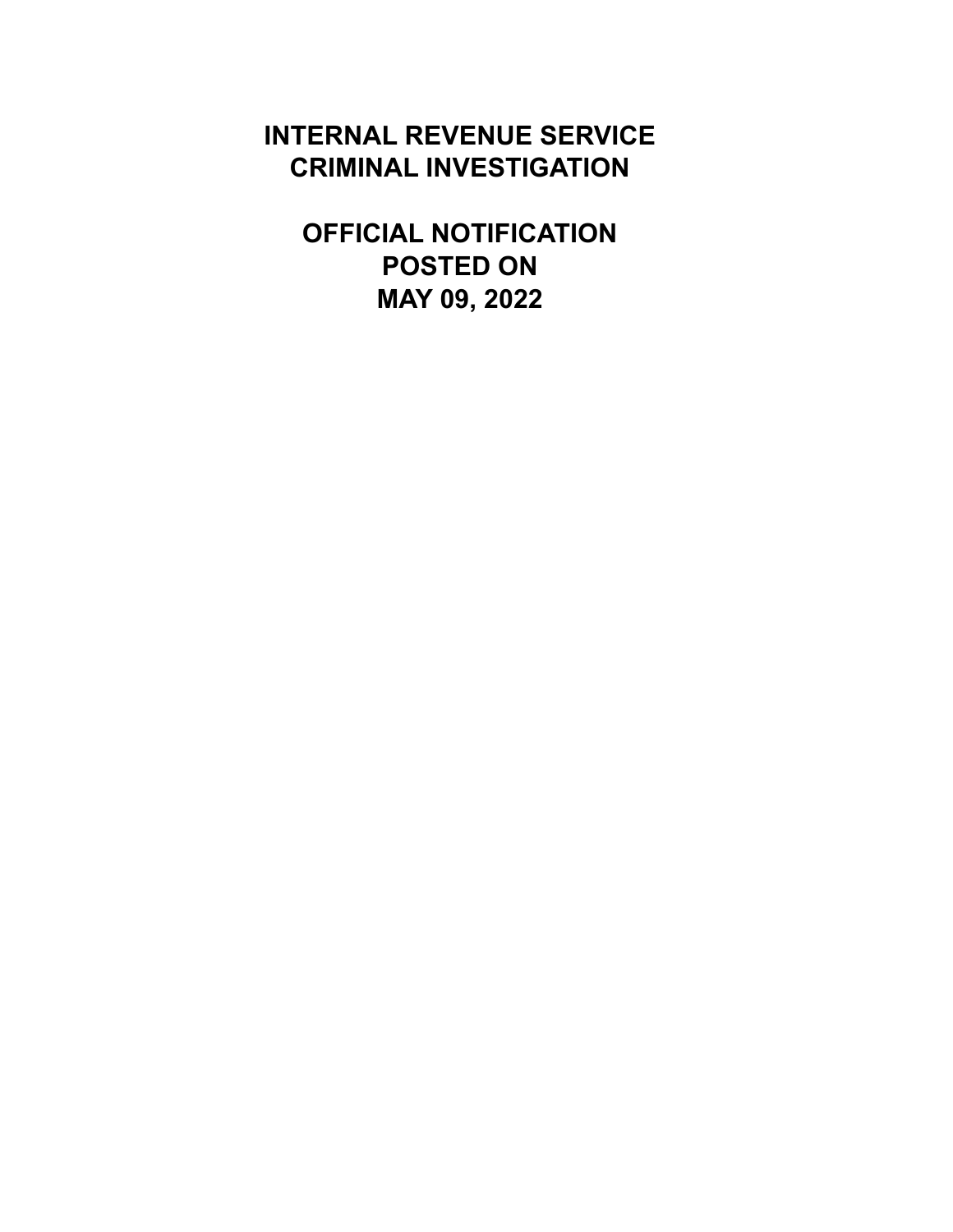The Internal Revenue Service (IRS) gives notice that the property listed below was seized for federal forfeiture for violation of federal law. Laws and procedures applicable to the forfeiture process can be found at 18 U.S.C. Section 981.

To File a Petition for Remission or Mitigation: The government may consider granting petitions for remission or mitigation, which pardons all or part of the property from the forfeiture. You may file both a claim and a Petition for Remission or Mitigation (Petition). If you file only a petition and no one else files a claim, your petition will be decided by the seizing agency and will not be heard in U.S. District Court. The petition must include a description of your interest in the property supported by documentation, include any facts you believe justify the return of the property, and be signed under oath, subject to the penalty of perjury or meet the requirements of an unsworn statement under penalty of perjury. See 28 U.S.C. Section 1746. For the regulations pertaining to remission or mitigation of the forfeiture, see 28 C.F.R. Sections 9.1 - 9.9. The criteria for remission of the forfeiture are found at 28 C.F.R. Section 9.5(a). The criteria for mitigation of the forfeiture are found at 28 C.F.R. Section 9.5(b). The petition need not be made in any particular form and must be filed in writing. You should file a petition not later than 11:59 PM EST 30 days after the date of final publication of this notice. See 28 C.F.R. Section 9.3(a).

To File a Claim: You may contest the forfeiture of the property listed below in U.S. District Court by filing a claim not later than 11:59 PM EST 30 days after the date of final publication of this notice of seizure, unless you received a written notice via personal letter in which case the deadline set forth in the letter shall apply. A claim must describe the seized property, state your ownership or other interest in the property, and be made under oath, subject to penalty of perjury or meet the requirements of an unsworn statement under penalty of perjury. See 18 U.S.C. Section 983(a)(2)(C) and 28 U.S.C. Section 1746. A claim need not be made in any particular form and must be filed in writing. See 18 U.S.C. Section 983(a)(2)(D).

To Request Release of Property Based on Hardship: Upon the filing of a proper claim, a claimant may request release of the seized property during pendency of forfeiture proceedings due to hardship if the claimant is able to meet specific conditions. The hardship request cannot be filed online and must be in writing. The claimant must establish the following: claimant has a possessory interest in the property, claimant has sufficient ties to the community to assure that the property will be available at the time of trial, and the government's continued possession will cause a substantial hardship to the claimant. A complete list of the hardship provisions can be reviewed at 18 U.S.C. Section 983(f) and 28 C.F.R. Section 8.15. Some assets are not eligible for hardship release.

Submit all documents to the nearest IRS Field Office, Attention: Asset Forfeiture Coordinator. A list of IRS field offices can be found at https://www.forfeiture.gov/irs-ci-offices.htm. When submitting documentation, please reference the AFTRAK ID Number.

### **LAST DATE TO FILE: 07/02/2022**

#### **TAMPA**

**59220013-01**, Cashier's Check, Wells Fargo Bnk valued at \$25,630.00, seized by the IRS - CI on April 22, 2022 from SEAY, SHARENA at PO Box 2979 Phoenix, AZ 85038. **59220013-02**, Cashier's Check, Wells Fargo Bank valued at \$21,318.36, seized by the IRS - CI on April 22, 2022 from SEAY, SHARENA at PO Box 2979 Phoenix, AZ 85038.

[The property listed above is NOT for sale. The IRS does not sell forfeited property and the IRS does not have information on property for sale.]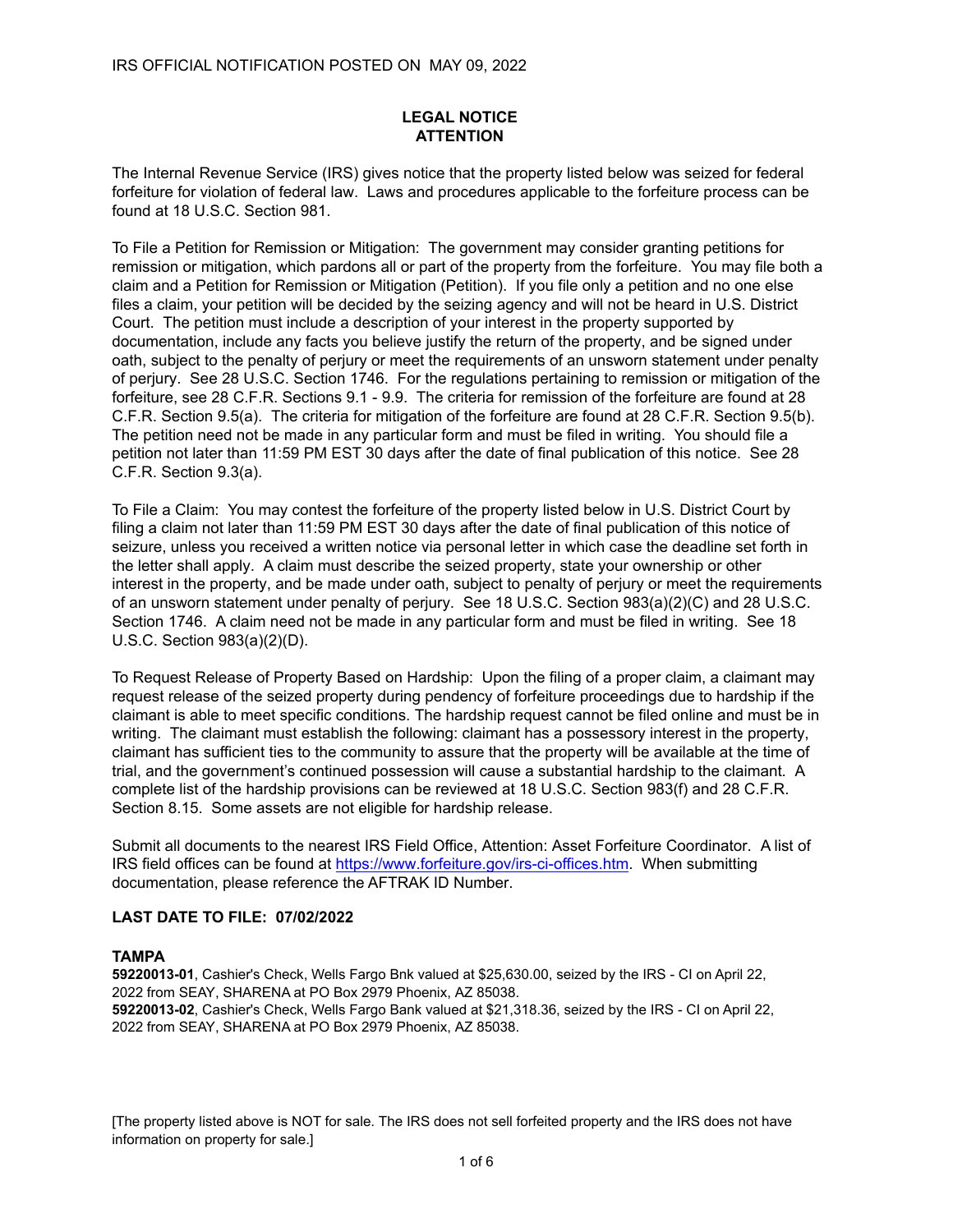The Internal Revenue Service (IRS) gives notice that the property listed below was seized for federal forfeiture for violation of federal law. Laws and procedures applicable to the forfeiture process can be found at 18 U.S.C. Section 981.

See full legal notice on page one, which includes instructions on how to file a claim, a petition, and to request the release of property based on hardship.

### **LAST DATE TO FILE: 06/28/2022**

## **ATLANTA**

**58220062-01**, 2017, BMW, M4, WBS3U9C52HP970649 seized by the IRS - CI on March 17, 2022 at 824 Wyckfield Court Lawrenceville, GA 30044.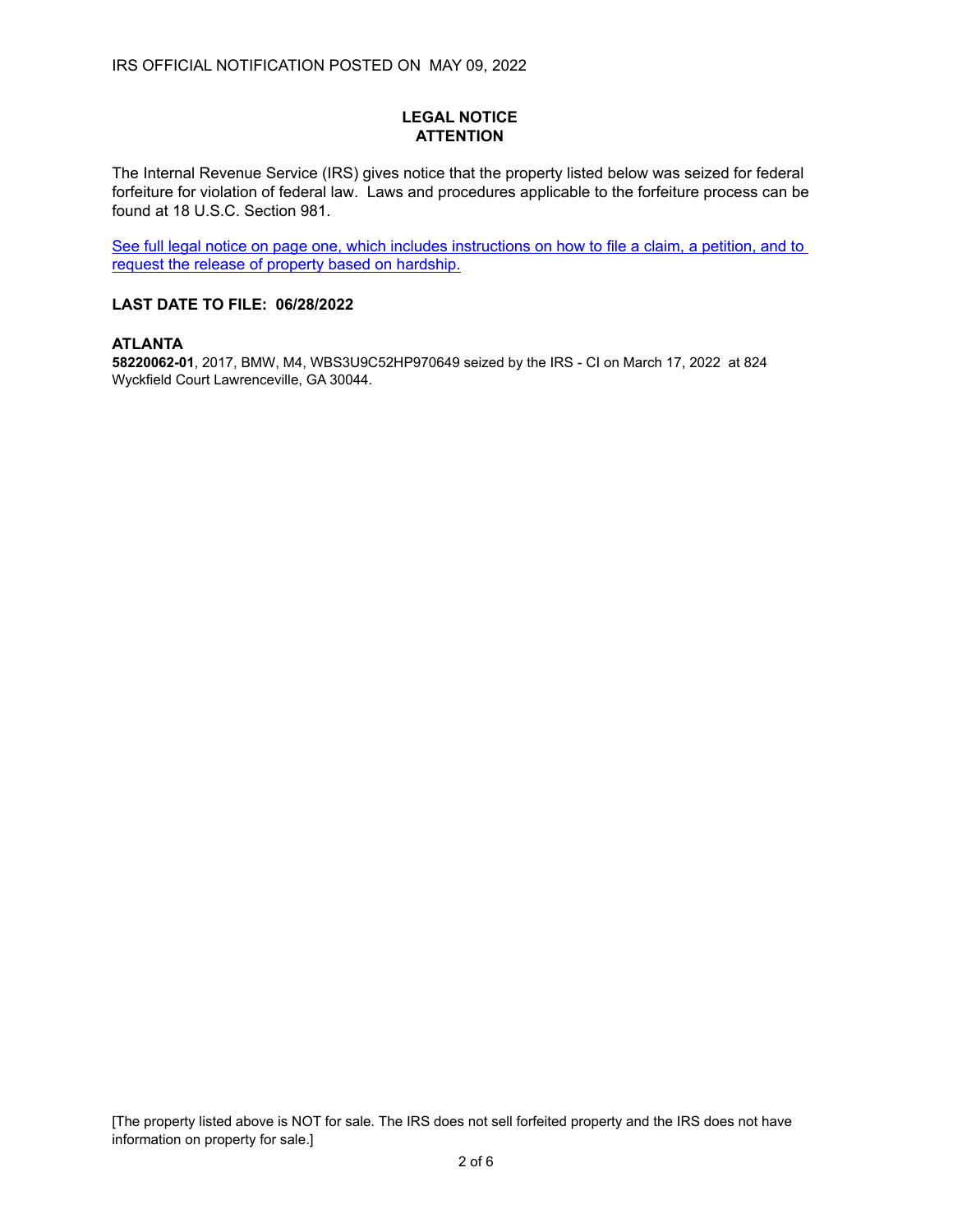The Internal Revenue Service (IRS) gives notice that the property listed below was seized for federal forfeiture for violation of federal law. Laws and procedures applicable to the forfeiture process can be found at 18 U.S.C. Section 981.

See full legal notice on page one, which includes instructions on how to file a claim, a petition, and to request the release of property based on hardship.

### **LAST DATE TO FILE: 06/28/2022**

# **ATLANTA**

**58220064-01**, Frozen Account, Robinhood Financial LLC, XXXX6631 valued at \$4,794.85, seized by the IRS - CI on March 16, 2022 at 85 Willow Road Menlo Park, CA 94025.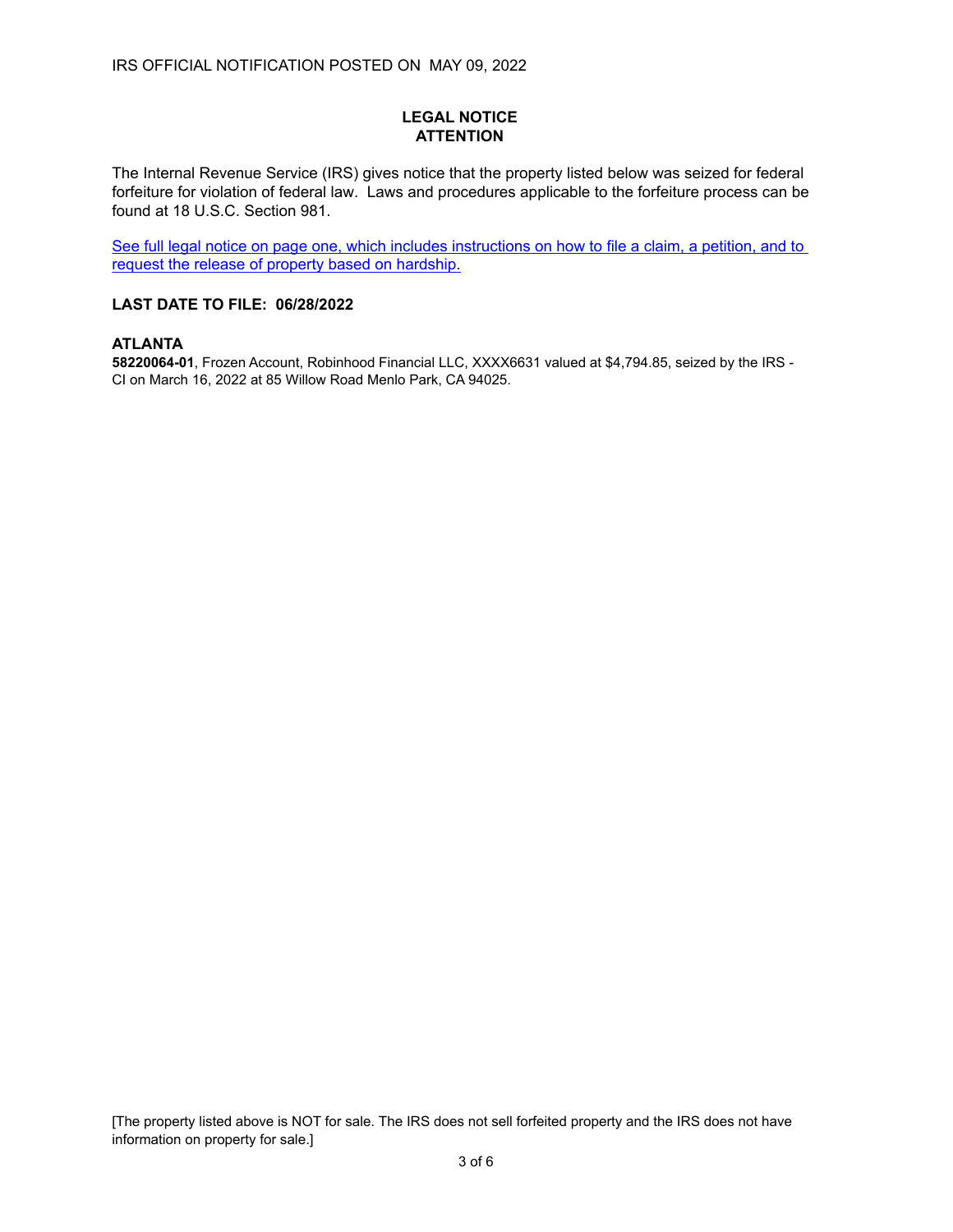The Internal Revenue Service (IRS) gives notice that the property listed below was seized for federal forfeiture for violation of federal law. Laws and procedures applicable to the forfeiture process can be found at 18 U.S.C. Section 981.

See full legal notice on page one, which includes instructions on how to file a claim, a petition, and to request the release of property based on hardship.

#### **LAST DATE TO FILE: 06/27/2022**

#### **LOS ANGELES**

**95220039-01**, Approximately \$5,355.59 in funds and/or securities on deposit with Coinbase Global, Inc., held in an account in the name of Iuliia Zhadko and associated with user identification number 5ef275205d612f031852653f, seized by IRS - CI on March 3, 2022, from Coinbase in San Francisco, CA. **95220039-02**, Approximately 0.58213660 Bitcoin (BTC), valued at \$24,712.74, held in a wallet in the name of Iuliia Zhadko on deposit with Coinbase Global, Inc., and associated with user identification number 5ef275205d612f031852653f, seized by IRS - CI on March 3, 2022, from Coinbase in San Francisco, CA. **95220039-03**, Approximately 1.67204612 Bitcoin Cash (BCH), valued at \$526.91, held in a wallet in the name of Iuliia Zhadko on deposit with Coinbase Global, Inc., and associated with user identification number 5ef275205d612f031852653f, seized by IRS - CI on March 3, 2022, from Coinbase in San Francisco, CA. **95220039-04**, Approximately 3828.48701 Chainlink (LINK), valued at \$57,044.46, held in a wallet in the name of Iuliia Zhadko on deposit with Coinbase Global, Inc., and associated with user identification number 5ff7edcdc9350901bf578efe, seized by IRS - CI on March 3, 2022, from Coinbase in San Francisco, CA. **95220039-05**, Approximately 0.35055771 Bitcoin (BTC), valued at \$14,881.80, held in a wallet in the name of Anton Kudiumov on deposit with Coinbase Global, Inc., and associated with user identification number 6109b7953337cc076d7f2a18, seized by IRS - CI on March 3, 2022, from Coinbase in San Francisco, CA. **95220039-06**, Approximately 0.60137751 Ethereum (ETH), valued at \$1,704.59, held in a wallet in the name of Anton Kudiumov on deposit with Coinbase Global, Inc., and associated with user identification number 6109b7953337cc076d7f2a18, seized by IRS - CI on March 3, 2022, from Coinbase in San Francisco, CA. **95220039-07**, Approximately 695.95967593 Decentraland (MANA), valued at \$1,837.33, held in a wallet in the name of Anton Kudiumov on deposit with Coinbase Global, Inc., and associated with user identification number 6109b7953337cc076d7f2a18, seized by IRS - CI on March 3, 2022, from Coinbase in San Francisco, CA.

**95220040-01**, \$123.47 on deposit with Wells Fargo Bank, held in account number XXXXXX6966 in the name of Anton Kudiumov, seized by IRS - CI on March 2, 2022, at Wells Fargo Center in Minneapolis, MN. **95220040-02**, \$26.29 on deposit with Wells Fargo Bank, held in account number XXXXXX7613 in the name of Anton Kudiumov, seized by IRS - CI on March 2, 2022, at Wells Fargo Center in Minneapolis, MN.

[The property listed above is NOT for sale. The IRS does not sell forfeited property and the IRS does not have information on property for sale.]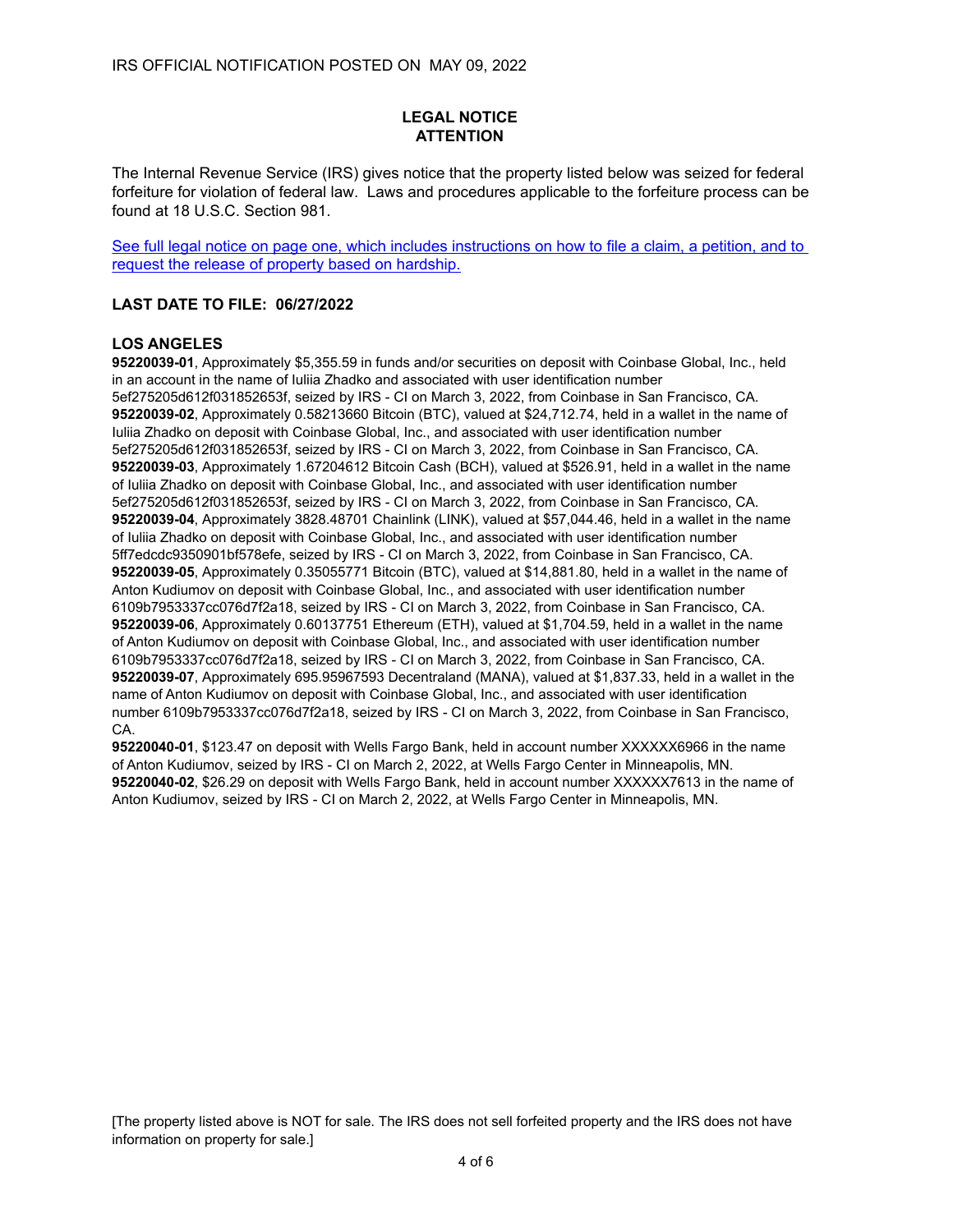The Internal Revenue Service (IRS) gives notice that the property listed below was seized for federal forfeiture for violation of federal law. Laws and procedures applicable to the forfeiture process can be found at 18 U.S.C. Section 981.

See full legal notice on page one, which includes instructions on how to file a claim, a petition, and to request the release of property based on hardship.

#### **LAST DATE TO FILE: 06/25/2022**

#### **CINCINNATI**

**31220013-01**, U.S. Currency valued at \$35,753.00, seized by the IRS - CI on March 3, 2022 from Meredith, Steven A at 6515 Bass Road Prospect, KY 40059.

**31220013-02**, U.S. Currency valued at \$10,210.00, seized by the IRS - CI on March 3, 2022 from Meredith, Steven A at 6515 Bass Road Prospect, KY 40059.

**31220013-03**, U.S. Currency valued at \$742.00, seized by the IRS - CI on March 3, 2022 from Meredith, Steven A at 6515 Bass Road Prospect, KY 40059.